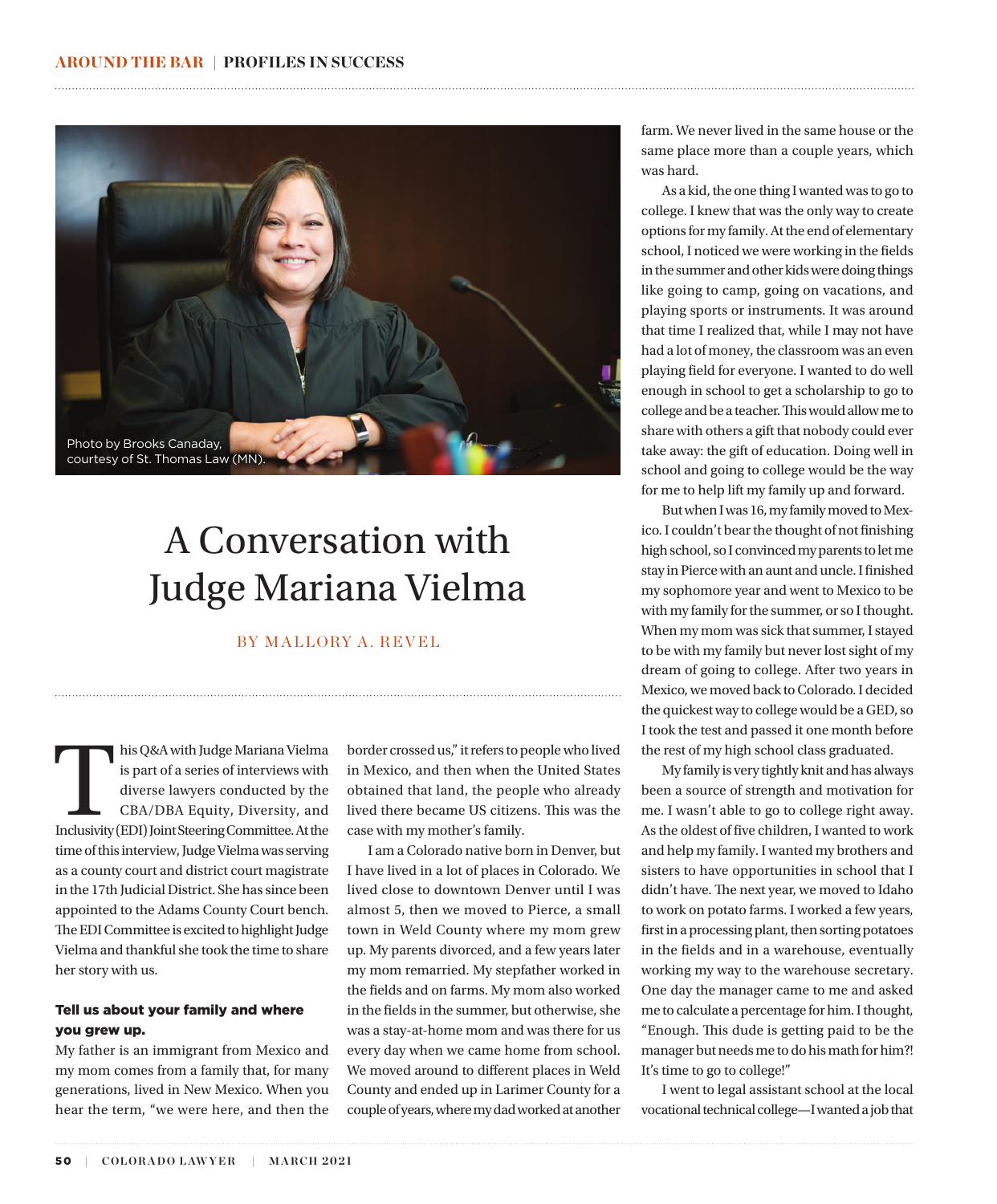would help move me forward, but also allow me to be able to afford to attend a four-year college. In my studies, I loved the legal classes. Having lived in another country, I had come to appreciate so many of the rights, privileges, and protections we enjoy in this country. I began to think that if, after all this time, I could find a way to afford to attend a university and earn a bachelor's degree, then maybe I would go on to law school. It was such a big goal at that time. But I also knew that, in this country, even someone like me could find a way to achieve any dream or goal I set for myself as long as I was willing to work hard, make a few sacrifices, and help others along the way.

After earning an associate degree, I worked in Idaho for two years before moving to El Paso, Texas. My parents had moved back to Mexico for the winters, and I wanted to be in the US but still be close enough to Mexico in case I needed to be with my parents on short notice. After waiting one year to qualify for in-state tuition, I started at El Paso Community College and eventually transferred to the University of Texas at El Paso. I worked as a legal assistant and took as many classes as I could manage each semester. It took me seven years, but at age 33, I had finally realized my dream of having a degree.

As a legal assistant, I sometimes went to court. I started to see how people in the system were treated, sometimes with dignity and respect, and other times not so much. That's when I knew I was going to go to law school—because PEOPLE should be treated like PEOPLE. I knew I could keep complaining about inequities in the legal system, or I could do something about it. So I decided to become the kind of lawyer who treats people with dignity and respect and would commit to improving the legal system, even if only in small ways, for the people I would encounter. Also, by this time I had several nieces and nephews. They had become an additional source of strength and motivation. I wanted to give them a living example of what I was telling them: you can be anything you want to be; you will have to work hard for it, but you can do it; always help and lift up others around you; don't let others limit or define you.

#### Where did you go to law school?

I attended law school at the University of St. Thomas in Minneapolis. I went from El Paso, where it is crazy hot, to Minneapolis, where it is crazy cold! I remember sitting in the post office parking lot and reading through the information packet from St. Thomas, a Catholic law school dedicated to integrating faith and reason in the search for truth through a focus on morality and social justice. I had been studying and teaching some key themes of social justice as part of a high school youth program leadership team at my parish. St. Thomas had

While growing up in Idaho and some places in Colorado, I would sometimes hear, ''You're not American, because you're Mexican.'' At the same time, people in Mexico said, ''You're not really Mexican, because you're American.''

an immigration clinic. It was a brand-new law school, and I envisioned myself studying the law, practicing in the immigration clinic, and aligning with the school's mission. I thought, "that's me!"

## Was law school the fit you had hoped it would be?

Absolutely! While studying the law I was able to think about how it translates into real life and its effects on all types of people across cultures and segments of society. I studied and worked three semesters in the law school immigration clinic. Advocating for immigrants kept me sane during the pressures of law school, reminding me of my values and goals.

# What was your first job after law school, and what was your favorite part of that job?

My first job out of law school was as a law clerk in Adams County District Court, and I loved it! I was grateful to have a job! I was also so happy to be back in Colorado—I knew it was time. There had been so many places where I felt like I didn't quite fit in. Most of my extended family was still in Colorado, and it is where I've felt the most at home. While growing up in Idaho and some places in Colorado, I would sometimes hear, "You're not American, because you're Mexican." At the same time, people in Mexico said, "You're not really Mexican, because you're American."

One of the best decisions I've made was coming back to Colorado. Beside one summer internship with the Public Defender's Office, I didn't really know any lawyers in Colorado. I had no idea how lucky I would be because we have an amazing legal profession in Colorado. We do so many things so well here! I loved the incredible exposure I received at the district court job to the legal system and procedures, seeing different types of cases, meeting judges and lawyers, working with staff, and interacting with the public.

# What did you do between your first job and the bench?

I was a law clerk for two years, and then went to the Adams County District Attorney's Office. I always thought I was going to be a public defender. I spent my first summer and second year of law school with Neighborhood Justice Center, a local nonprofit public defender organization in St. Paul, Minnesota. In my second summer I interned in the Greeley office of the Colorado State Public Defender. While a law clerk, I started to think again, "I can complain about how I think things should be on the other side, or I can do something about it and be the change I want to see."

Judge Tom Ensor, the longest serving Colorado judge, convinced me to open my heart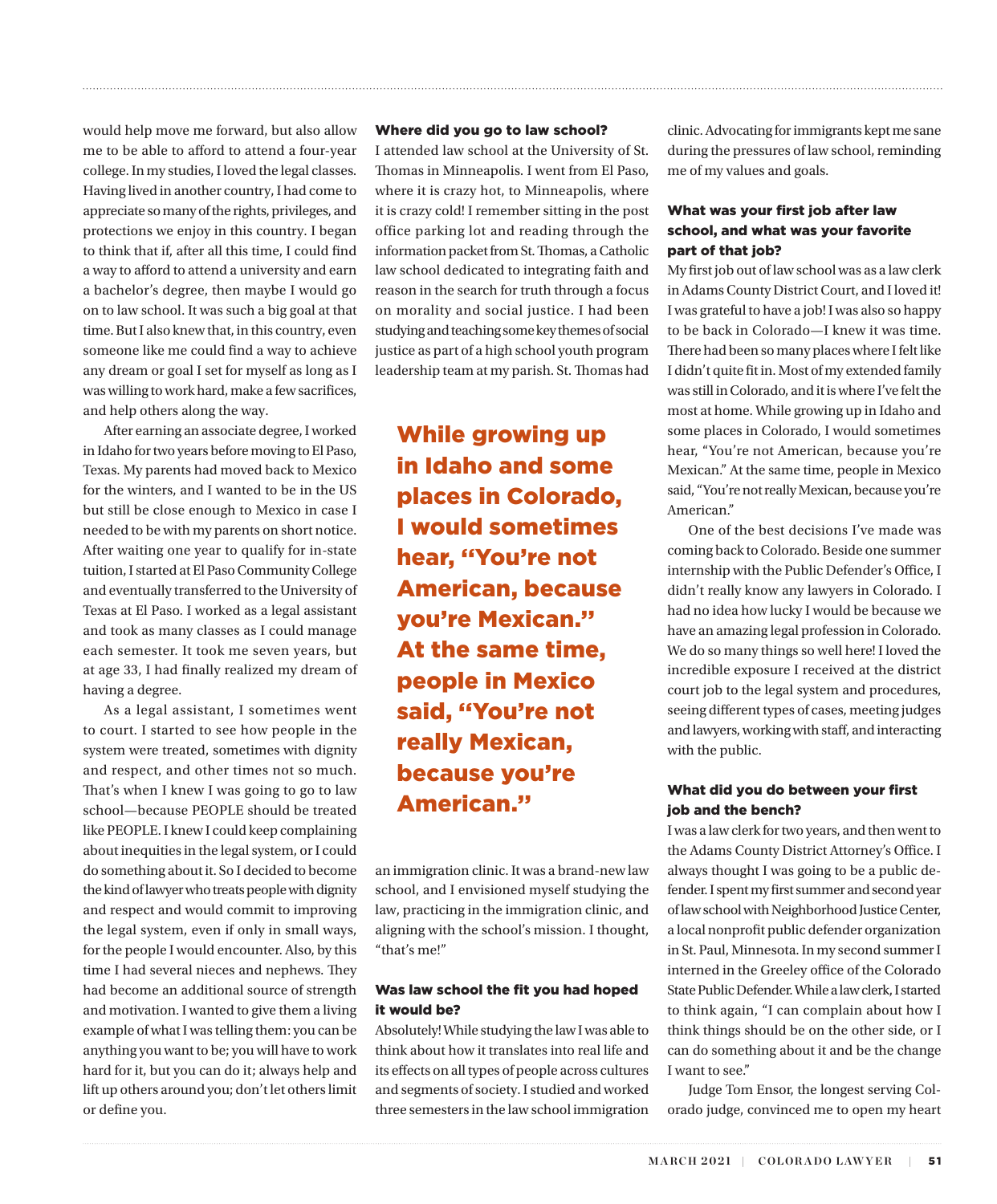to a different path. He told me, "You all really want the same thing: justice. So why don't you consider prosecution and seeking justice from that side and doing it in the way you think it should be done. You can do that." I thought a lot about what that meant and opened my heart to changing my career path. Serving as a prosecutor turned out to be a great decision, and I felt like I was able to learn and accomplish so much. That job really set the stage for me continuing to evaluate my career path and gave me opportunities to get involved in the CBA, the Adams/Broomfield Bar Association, and local access to justice initiatives.

# You are involved in a lot of things in the legal community! Why is that so important to you?

When I see a need, I often figure out how to address that need. I don't need to be the leader. I find or help assemble the people working on addressing that need and collaborate in making the necessary changes. There are certain things that I believe are critically important, like access to justice, which I have been involved in since my early days as a DA. As lawyers, we have an obligation to find ways to ensure everyone in the community has equal access to the legal system. We talk about liberty and justice for all, but it has to be for everybody in the community. Because that value is so important to me, I have committed a lot of time and energy to it.

I also think leadership is important. Lawyers are called on to lead all the time, in the profession and in our communities. Sometimes we are thrown into leadership positions. If lawyers are not equipped to lead, it can be toxic for the organization. We are in a service profession—having lawyers who are equipped to lead is important not just to our own offices but to the people we serve. Through COBALT I saw the value and need to build diverse leadership pipelines in our profession. Again, because it is a value that is important, I've dedicated many years to COBALT and lifting up lawyers as leaders.

## What are you doing now to help build a leadership pipeline?

We have talked a lot about diversity over the years but still have much work to do on the



Judge Vielma receives the 2020 Alumna Achievement Award from the University of St. Thomas School of Law in Minnesota.

*Photo by Jamie Tjornehoj, courtesy of St. Thomas Law (MN).*

equity and inclusion aspects. It is time to stop talking and start doing, because actions speak louder than words. So I am now collaborating with the CBA/DBA Equity, Diversity, and Inclusivity Joint Steering Committee and the Colorado Women's Bar Association on diversity, equity, and inclusion issues to help build those leadership pipelines within the organizations. I also want to coordinate those efforts with the Colorado Hispanic Bar Association. I continue to ask myself, how can I be an ally and help build leadership pipelines throughout the profession?

### What made you want to be on the bench?

I'm not one of those people who has always wanted to be a judge. It's hard! It can be isolating. If you really want to be effective and give people the attention they deserve, you really have to listen, focus, prepare, and meet people where they are. You can't do other things when they are before you. When I left the DA's office, I started thinking maybe I'd apply to be a judge someday—10 or 15 years in the future. From there I went to the Adams County Attorney's Office. I worked on dependency and neglect cases, mental health hearings, child support, and other matters. I worked with a lot of people from a variety of cultures and economic and social statuses in our community. I started to hear about people who were afraid to come to the courthouse because they were immigrants, or simply felt unwelcome, unseen, or unheard. I thought, "it's their courthouse, too. It belongs to everyone in our community." There is an element of hospitality in being a judicial officer, who is the face of the judicial branch to the community she or he serves. So, I started to think, maybe I'll do that when I retire from serving in my current job. But I also saw that our bench did not reflect the demographics of people that it served. Once again, I could complain about it, or I could do something about it.

#### There seems to be a theme here!

Yes! At the time, I worked with a fabulous, amazing team! But I thought, being a judicial officer is the only job for which I would leave the County Attorney's Office. As a magistrate, I could broaden my impact on the Adams County community, and I could do it the way I thought it should be done, even the little things. For example, if a Spanish speaker appeared in my courtroom, I could greet them in Spanish. I wanted people to know that they would literally be heard, and the meaning of their words would not be lost in translation. Maybe some people do not think that's a big deal, but I think it matters to most people.

#### What's the best part of being on the Adams County bench?

Connecting with the Adams County community! Being in the courtroom with people in my community is the place where I *finally* feel like I fit in. After a lifetime of not quite fitting in, having to cross over cultures and segments of society, choosing a different path than generations of family before me, and all the struggles of the journey: all those pieces of my life come together in the courtroom when I can use my knowledge of the law to serve the community.

# Moving forward, what do you hope to change, improve on, or influence in the legal system, or society, from the bench?

We have a lot of work to do together. It's an interesting and challenging time in the world, with the COVID-19 pandemic and a lot of people